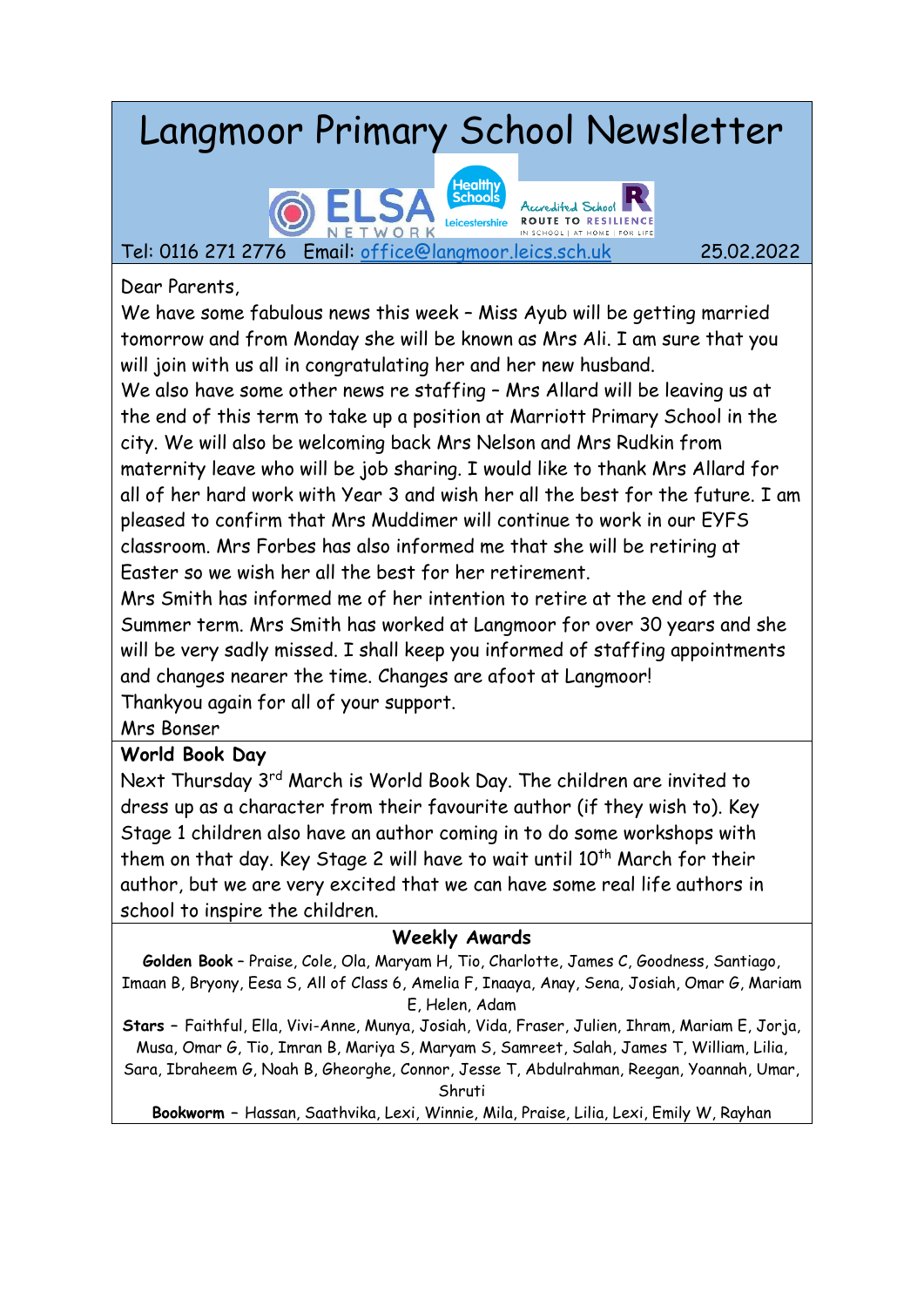## Dates for 2021-2022

*Please note that these dates will be subject to change and may depend upon any Covid 19 restrictions placed upon us by the Government.* 

### **SPRING TERM 2022 – World Book Day/Science Day**

| 21 <sup>st</sup> February                | Full Governing Body 6pm                                       |
|------------------------------------------|---------------------------------------------------------------|
| 11 <sup>th</sup> March                   | Class 4 Assembly and Parent morning                           |
| 29 <sup>th</sup> /30 <sup>th</sup> March | Parents Meetings (Weds early till 6pm/Thurs late till 7.30pm) |
| $1st$ April                              | Class 3 Assembly and Parent Morning                           |
| 6 <sup>th</sup> April                    | Easter Disco                                                  |
| 8 <sup>th</sup> April                    | <b>END OF TERM</b>                                            |

#### **SUMMER TERM 2022**

| 25th April                             | SCHOOL OPENS                                   |
|----------------------------------------|------------------------------------------------|
| May                                    | Year 2 SAT's start                             |
| 2 <sup>nd</sup> May                    | May Bank Holiday                               |
| 6 <sup>th</sup> May                    | Reception Class Assembly and Parents Morning   |
| 9 <sup>th</sup> May                    | Year 6 SAT's week                              |
| 24th & 25th May                        | Year 3, 4 and 5 Performance                    |
|                                        | $24^{th}$ - 6.30pm, $25^{th}$ - 2pm and 6.30pm |
| $27th$ May                             | Teacher Day - school closed to children        |
| $30th$ May - $3rd$ June                | Half term                                      |
| $6th$ June                             | School opens                                   |
| 6 <sup>th</sup> June (Week beginning)  | Year 1 Phonics screening check                 |
|                                        | Year 4 Times table Check                       |
| $13th$ June                            | Full Governing Body meeting 6pm                |
| $17th$ June                            | Class 1 Assembly and Parents Morning           |
| 28 <sup>th</sup> June                  | Sports Day                                     |
| $29th$ June                            | Year 6 Ceremony                                |
| 4 <sup>th</sup> & 5 <sup>th</sup> July | Possible Year 7 Transition Days                |
| $6th$ July                             | Summer Disco                                   |
| 8 <sup>th</sup> July                   | End of Summer Term                             |